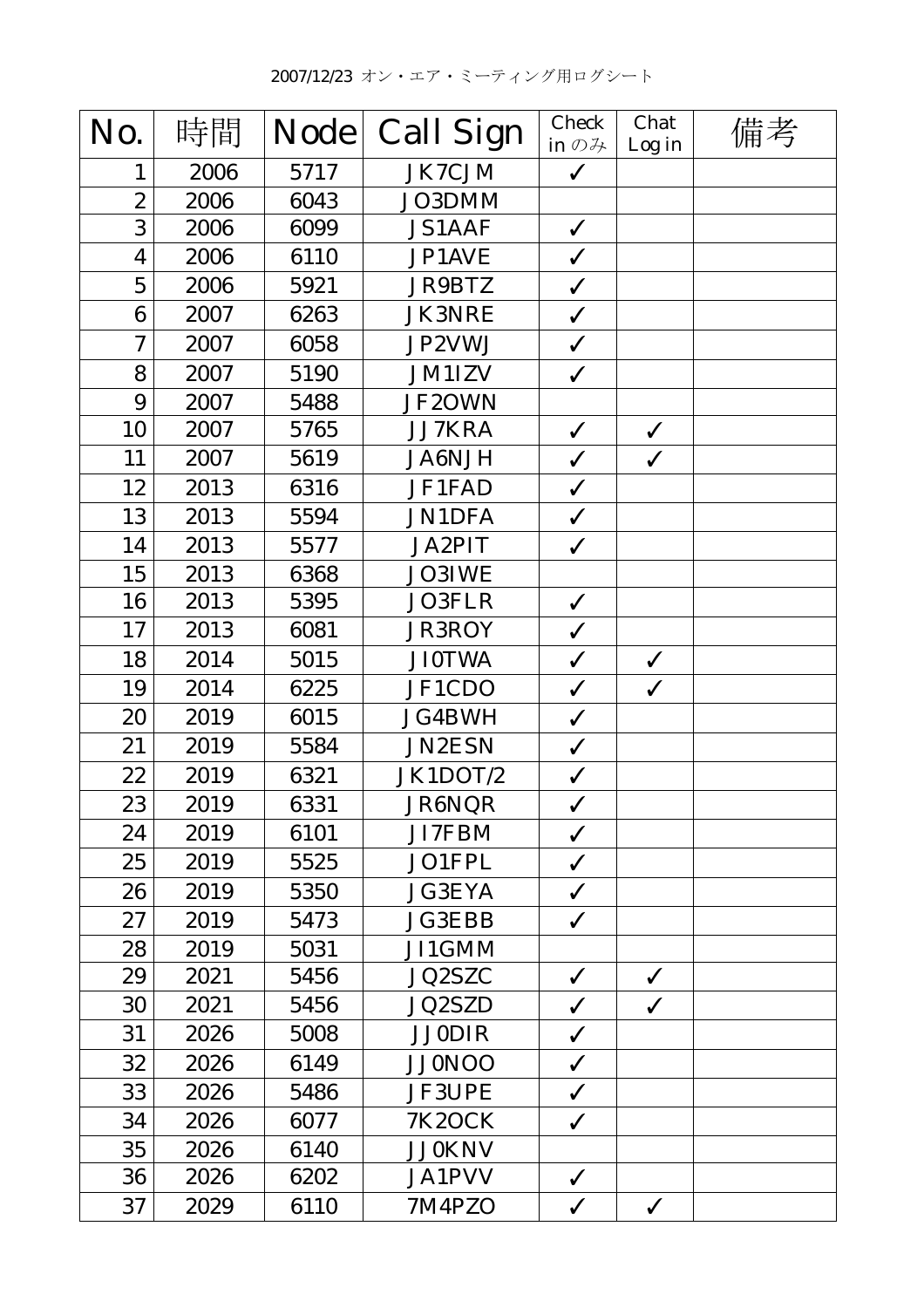| 38 | 2029 | 6135 | 7K4EHI        | $\checkmark$ | $\checkmark$ |  |
|----|------|------|---------------|--------------|--------------|--|
| 39 | 2031 | 5846 | <b>JA1RTS</b> | $\checkmark$ |              |  |
| 40 | 2031 | 5856 | JM2GSQ        | $\checkmark$ |              |  |
| 41 | 2031 | 5846 | <b>JE1MPU</b> | $\checkmark$ |              |  |
| 42 | 2031 | 6371 | <b>JH0LLT</b> | $\checkmark$ |              |  |
| 43 | 2031 | 5290 | <b>JK1MVF</b> | $\checkmark$ |              |  |
| 44 | 2031 | 5408 | JJ2PUE        | $\checkmark$ |              |  |
| 45 | 2034 | 5594 | JG1GCO        | $\checkmark$ |              |  |
| 46 | 2034 | 6056 | <b>JG4DZX</b> | $\checkmark$ |              |  |
| 47 | 2036 | 5448 | JN4UVQ        | $\checkmark$ |              |  |
| 48 | 2036 | 5073 | JE1HGZ/1      | $\checkmark$ |              |  |
| 49 | 2036 | 5493 | JE4HBP/4      | $\checkmark$ |              |  |
| 50 | 2036 | 5925 | <b>JJ0NSU</b> | $\checkmark$ |              |  |
| 51 | 2039 | 6817 | JO7QGC        | $\checkmark$ |              |  |
| 52 | 2039 | 5587 | <b>JL8HEJ</b> | $\checkmark$ |              |  |
| 53 | 2039 | 5889 | <b>JL1CTA</b> | $\checkmark$ |              |  |
| 54 | 2039 | 6817 | JO7QGC        | $\checkmark$ |              |  |
| 55 | 2039 | 6056 | JN4GQF        | $\checkmark$ |              |  |
| 56 | 2042 | 5190 | <b>JG1FMA</b> | $\checkmark$ |              |  |
| 57 | 2042 | 6085 | <b>JE9CRJ</b> |              |              |  |
| 58 | 2042 | 5395 | <b>JE3QPA</b> | $\checkmark$ |              |  |
| 59 | 2048 | 5889 | JE1FSP/1      | $\checkmark$ |              |  |
| 60 | 2048 | 5535 | JE1MVP/6      | $\checkmark$ |              |  |
| 61 | 2048 | 6363 | JN4OQT        |              |              |  |
| 62 | 2048 | 5222 | <b>JR2TER</b> | $\checkmark$ |              |  |
| 63 | 2048 | 5573 | JA1AVQ        | $\checkmark$ |              |  |
| 64 | 2048 | 5620 | <b>JE6VDB</b> | $\checkmark$ |              |  |
| 65 | 2048 | 5535 | <b>JA6UXN</b> | $\checkmark$ | $\checkmark$ |  |
| 66 | 2053 | 5795 | <b>JJ2RON</b> |              |              |  |
| 67 | 2053 | 5921 | <b>JE9HXD</b> |              |              |  |
| 68 | 2053 | 5786 | <b>JQ2PEB</b> | $\checkmark$ |              |  |
| 69 | 2053 | 5786 | <b>JQ2RHS</b> | $\checkmark$ |              |  |
| 70 | 2053 | 6320 | <b>JH1SYW</b> | $\checkmark$ | $\checkmark$ |  |
| 71 | 2053 | 6310 | <b>JA9JQN</b> | $\checkmark$ | $\checkmark$ |  |
| 72 | 2100 | 5587 | JQ1YOS/8      | $\checkmark$ |              |  |
| 73 | 2100 | 5018 | <b>JH0FFT</b> | $\checkmark$ |              |  |
| 74 | 2100 | 5971 | JI1FPY        | $\checkmark$ |              |  |
| 75 | 2102 | 5395 | <b>JN3WVV</b> | $\checkmark$ |              |  |